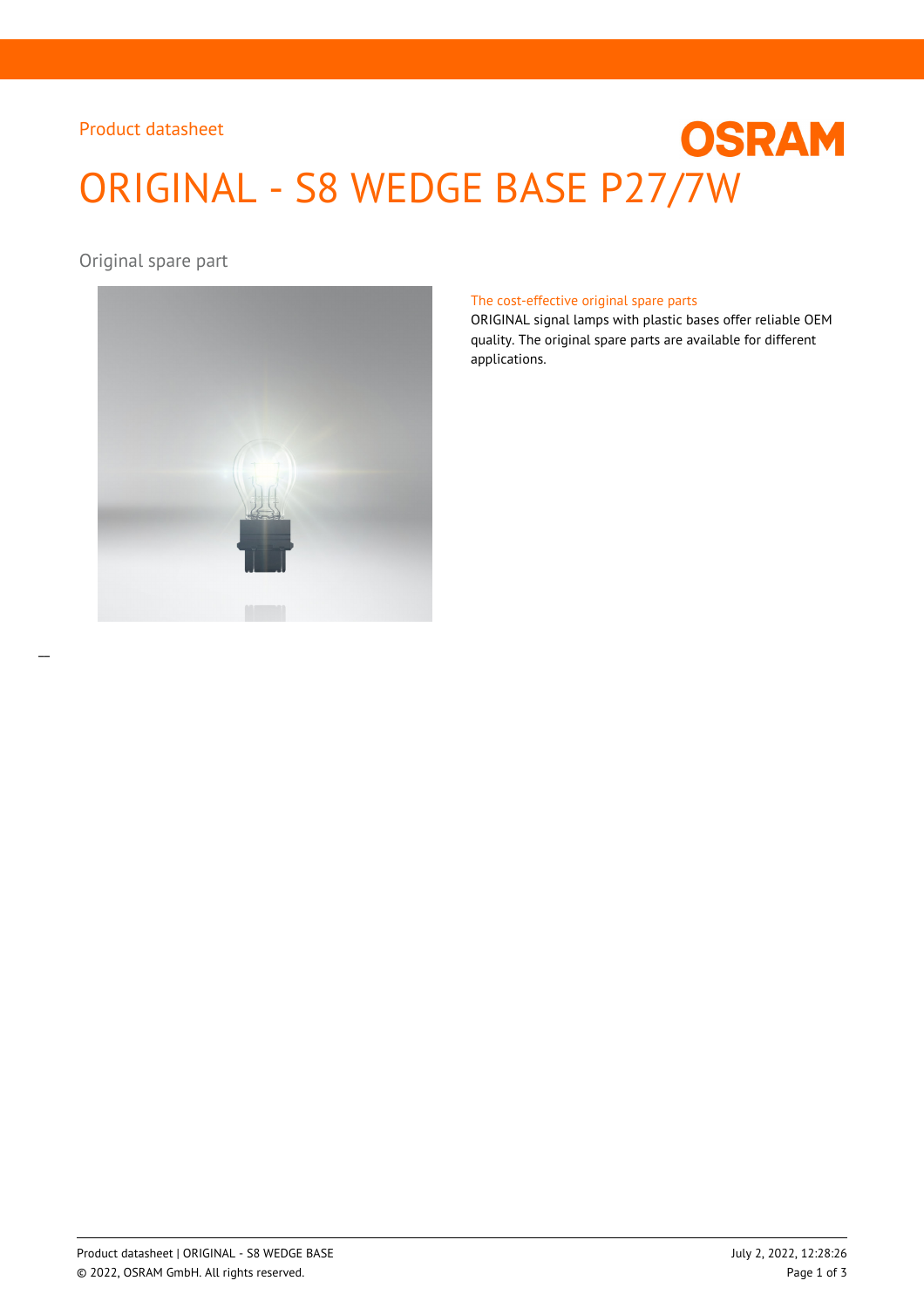# Product datasheet

## Technical data

## **Product information**

| Order reference                             | 3157           |
|---------------------------------------------|----------------|
| Application (Category and Product specific) | Auxiliary lamp |
|                                             |                |

## **Electrical data**

| Nominal voltage | 12.8 V |
|-----------------|--------|
| Nominal wattage | 27/7 W |
| Test voltage    | 13.5V  |

## **Photometrical data**

| .<br>Luminous flux<br>FOZ IM |
|------------------------------|
|------------------------------|

# **Dimensions & weight**

 $\overline{a}$ 



| <b>Diameter</b>                    | 26.5 mm      |  |  |
|------------------------------------|--------------|--|--|
| <b>Product weight</b>              | 7.26 g       |  |  |
| Length                             | 53.3 mm      |  |  |
| Lifespan                           |              |  |  |
| Lifespan Tc                        | 600 / 5000 h |  |  |
| <b>Additional product data</b>     |              |  |  |
| <b>Base (standard designation)</b> | W2.5x16q     |  |  |
| <b>Capabilities</b>                |              |  |  |
| <b>Technology</b>                  | AUX $1$      |  |  |
| $1)$ Auxiliary signal lamp         |              |  |  |